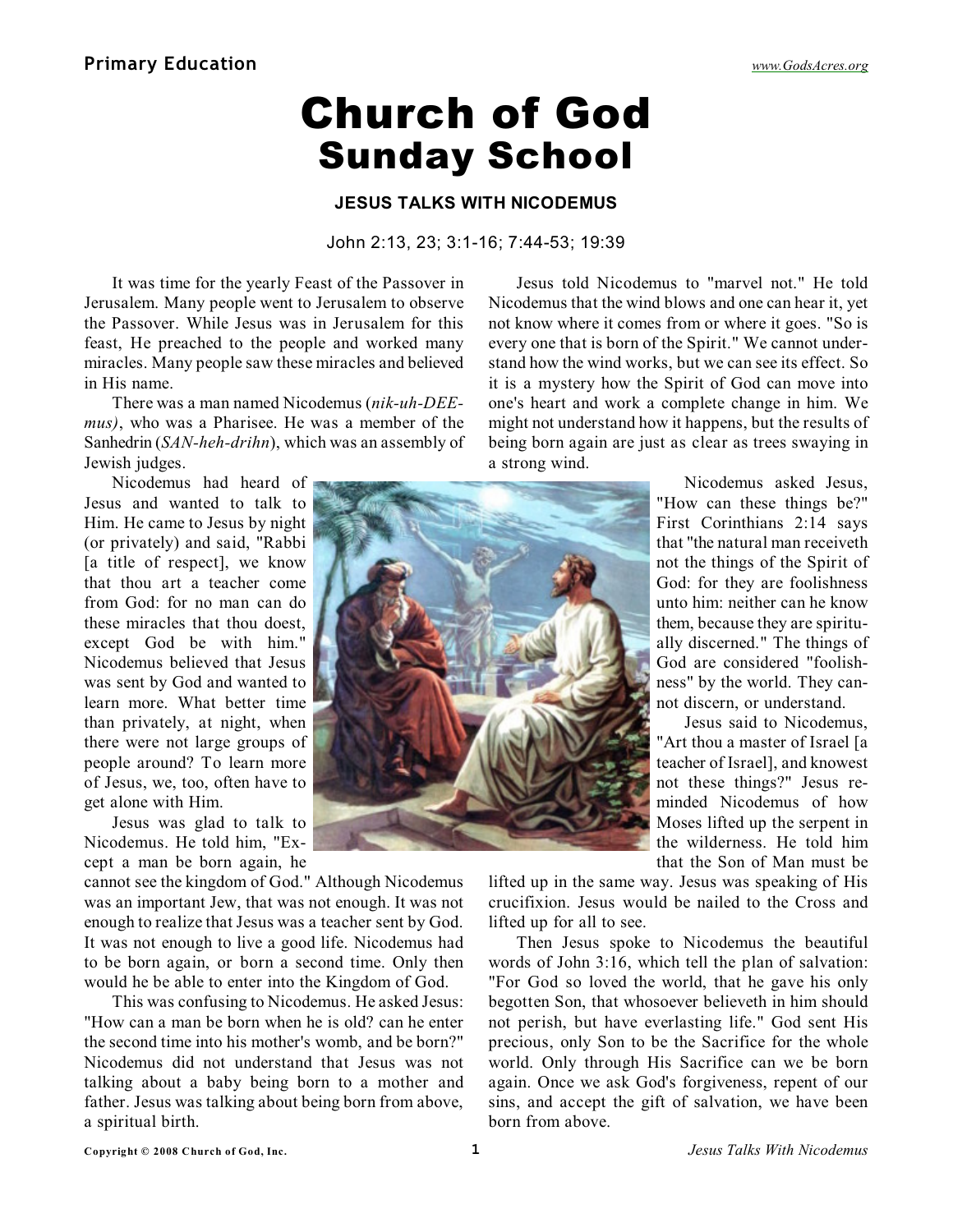## **Primary Education** *[www.GodsAcres.org](http://godsacres.org)*

Nicodemus is next mentioned in John 7:50. The officers came to the chief priests and Pharisees regarding Jesus. The officers were asked why they did not bring Jesus. They answered, "Never man spake like this man." Nicodemus spoke up and asked if the law judged a man before hearing him out. Jesus was being judged by what others said of Him, not by what He was saying and doing.

Nicodemus was then accused: "Art thou also of Galilee? Search, and look: for out of Galilee ariseth no prophet." The chief priests and Pharisees did not want to hear Nicodemus defend Jesus anymore. So every man went home.

The last time we read of Nicodemus is after Jesus was crucified. Joseph of Arimathaea (*air-uh-muh-THEE-uh*) was a secret disciple of Jesus for fear of the Jews. He asked Pilate for the body of Jesus. What would have happened to Jesus' body if Joseph had not asked for it? The Romans usually left the body of the crucified hanging on the cross to decay. To prevent the burial of a body was considered a serious dishonor to the Jews. Joseph did not want this to happen.

Nicodemus prepared Jesus' body for burial with a mixture of myrrh and aloes (expensive spices). Although less than one pound was the usual amount used to prepare a Jewish body for burial, Nicodemus brought "about an hundred pound" (a Roman hundred pound is about seventy-five English pounds). Great care was taken that Jesus' body was prepared "as the manner of the Jews is to bury." Together the two men wrapped the body of Jesus in linen clothes and laid Him in a new tomb.

What courage it must have taken for Joseph to ask Pilate for the body of Jesus. What tender love Joseph and Nicodemus showed in their care of Jesus. Joseph and Nicodemus might have been secret disciples of Jesus in the past but not anymore!

#### **MEMORY VERSE:**

*". . . Except a man be born again, he cannot see the kingdom of God." —John 3:3*

# **Match each picture with the correct Scripture**



*And as Moses lifted up the serpent in the wilderness, even so must the Son of man be lifted up.* John 3:4

John 3:16

John 3:14





Nicodemus saith unto him, How can a man be born when he is old?